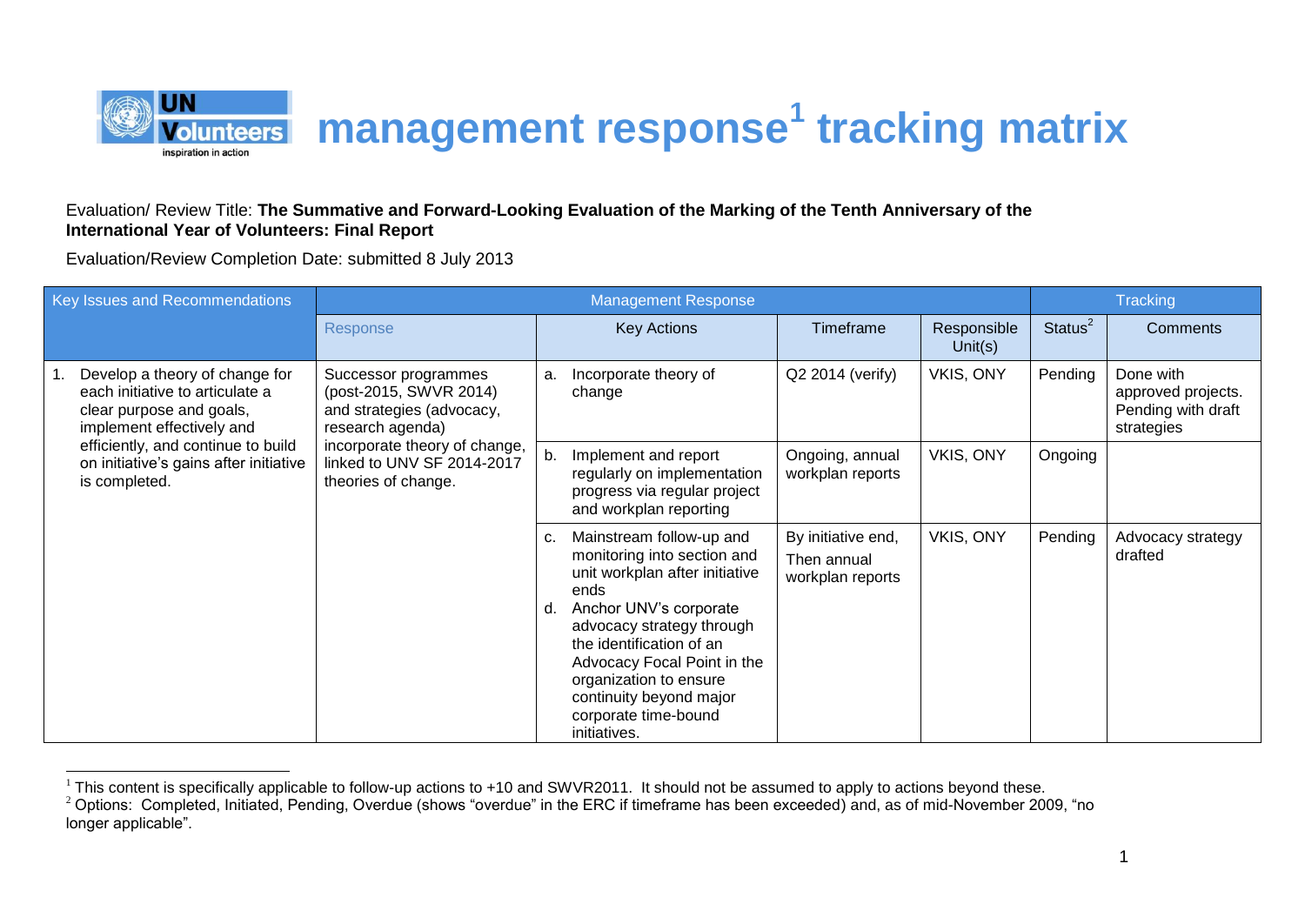|                                                                                                                                   | Response                                                                                                                                      |    | <b>Key Actions</b>                                                                                                                         |                                    |                          |         |                                                                                                                                                                                                                                                                                                                     |
|-----------------------------------------------------------------------------------------------------------------------------------|-----------------------------------------------------------------------------------------------------------------------------------------------|----|--------------------------------------------------------------------------------------------------------------------------------------------|------------------------------------|--------------------------|---------|---------------------------------------------------------------------------------------------------------------------------------------------------------------------------------------------------------------------------------------------------------------------------------------------------------------------|
| 2. Plan from inception how to<br>capitalize on heightened stature<br>to increase resources and<br>mobilization.                   | Incorporate into strategies<br>and workplans to build and<br>expand national resource<br>and mobilization partnerships<br>and collaborations. | а. | Link advocacy and research<br>related strategies,<br>frameworks, and workplans<br>to Partnership strategy and<br>country related workplans | Ongoing, annual<br>workplan report | VKIS, PPS,<br>DPS, PCD   | Pending | The new<br>Partnership<br>strategy has been<br>drafted, and<br>includes explicit<br>links with UNV's<br>advocacy<br>envisioned in the<br>new SF. There will<br>also be explicit<br>consideration given<br>to advocacy and<br>research at the<br>country level<br>through each of the<br>new thematic<br>programmes. |
|                                                                                                                                   | Incorporate into strategies<br>and workplans to build and<br>expand global resource and<br>mobilization partnerships and<br>collaborations.   | b. | Link advocacy and research<br>related strategies,<br>frameworks, and workplans<br>to Partnership strategy and<br>global related workplans  | Ongoing, annual<br>workplan report | VKIS, ONY,<br><b>PCD</b> | Pending | The new<br>Partnership<br>strategy has been<br>drafted, and<br>includes explicit<br>links with UNV's<br>advocacy<br>envisioned in the<br>new SF                                                                                                                                                                     |
| c. Strengthen work on promotion<br>and advocacy of volunteerism<br>through capacity building of<br>national volunteer mechanisms. | Incorporate into advocacy<br>strategy and civil society<br>framework                                                                          | a. | Link advocacy related<br>strategies, frameworks, and<br>workplans to capacity<br>building and learning<br>workplans of PDD and VKIS        | Ongoing, annual<br>workplan report | VKIS, PDD                | Pending | An independent<br>evaluation of<br>Volunteer schemes<br>has been<br>completed, and will<br>help inform UNV's<br>work in this area<br>going forward.                                                                                                                                                                 |
| d. Facilitate norm setting, but not<br>strive to be a norm-setting                                                                | Extend knowledge sharing<br>and practice exchanges                                                                                            | а. | Incorporate relevant<br>advocacy and research                                                                                              | Ongoing, annual<br>workplan report | VKIS. PDD                | Pending | A new Volunteer<br>Learning Strategy                                                                                                                                                                                                                                                                                |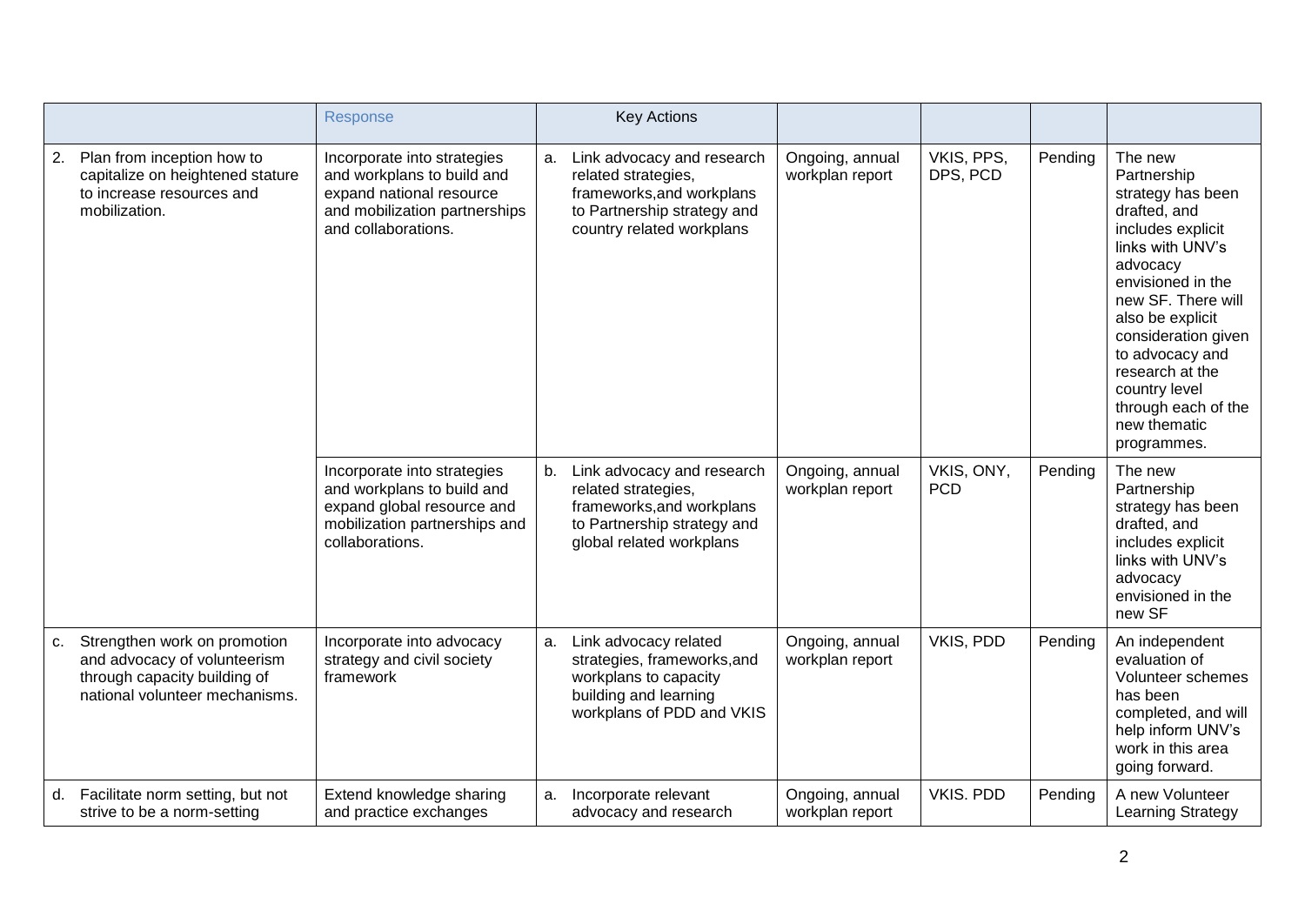|    | organization.                                                                                                                  | within and beyond UNV                                                               |          | related knowledge into KM<br>and learning strategies for<br>UNV, UN Volunteers, and<br>stakeholders                                                                        |                                    |                        |         | has been prepared<br>reflecting these<br>priorities, and<br>based on a<br>comprehensive<br>needs assessment<br>conducted in 2012.                                                                                                                                                                                                              |
|----|--------------------------------------------------------------------------------------------------------------------------------|-------------------------------------------------------------------------------------|----------|----------------------------------------------------------------------------------------------------------------------------------------------------------------------------|------------------------------------|------------------------|---------|------------------------------------------------------------------------------------------------------------------------------------------------------------------------------------------------------------------------------------------------------------------------------------------------------------------------------------------------|
|    | Establish a useful and feasible<br>е.<br>monitoring system that is aligned<br>initiative<br>and corporate<br>with<br>outcomes. | Link RBM monitoring of<br>programmes/ initiatives and<br><b>Strategic Framework</b> | a.<br>b. | <b>UNV Strategic Framework</b><br>was developed with<br>baselines and indicators to<br>be monitored regularly.<br>Programme monitoring<br>framework is planned for<br>2014 | Ongoing, annual<br>workplan report | VKIS, QAU              | Pending | During 2014-2015,<br>considerable focus<br>is being directed on<br>the development of<br>a comprehensive<br>RBM system for the<br>organization,<br>including planning,<br>monitoring,<br>reporting and<br>evaluation. This<br>includes results at a<br>corporate level as<br>well as relating to<br>volunteers and<br>programmes/projec<br>ts. |
| f. | Continue to build<br>communications capacity<br>throughout the organization.                                                   | Implement relevant aspects<br>of Communication Strategy                             | a.       | Partner with<br>Communications to build<br>relevant workplans and<br>capacities among Bonn staff<br>and field                                                              | Ongoing, annual<br>workplan report | CS, VPMG,<br><b>PS</b> | Pending | The<br>Communications<br>section has been<br>restructured and a<br>Modern<br>Communications<br>project created to<br>strengthen the<br>organization's<br>capacity in this<br>area. The<br>Communications<br>Strategy has also<br>been updated in<br>line with the new                                                                          |